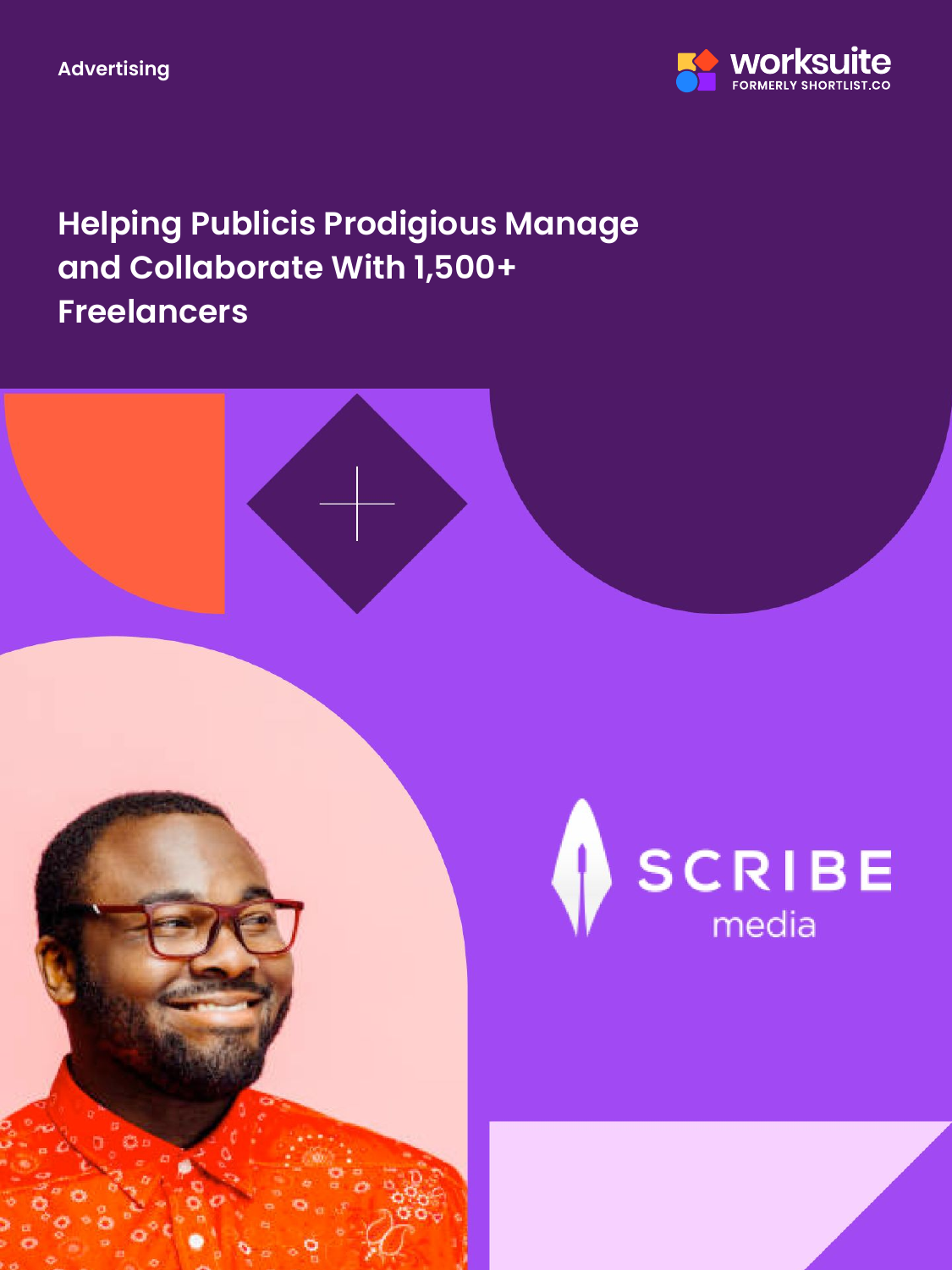### **Challenge**

## **Managing a Distributed Network of Professional Writers**

With a growing global network of more than 150 freelancers, including contract writers lovingly called "scribes" in homage of the dutiful penmen who helped brilliant authors such as Socrates, Jesus, and Buddha record their thoughts and create some of history's greatest works — and other creatives such as cover and graphic designers, Scribe Media struggled to keep track of every individual and their current and upcoming projects.

"I used to be the Freelance Manager, so I worked really closely with our quickly-growing pool of freelancers. I did all the admin work, onboarding, assignments, payments, and was the point person when questions would come up. It became clear that there was no cohesion to how we were managing freelancers," says Justine Schofield, Operations at Scribe Media.

Prior to deploying Worksuite, Scribe Media used a myriad of fragmented systems, including Trello, which had been jerry-rigged to keep track of personal information, performance, and project assignments, among other things. Crucial onboarding information was obtained using a system of Wufoo and Google forms, then fed into the improvised Trello system, and eventually stored in Dropbox. Projects were assigned based on feedback and informal conversations on Slack, where information was not organized or kept for future reference. "There was a lot of room for error there, to say the least," Schofield added.

Because the process was distributed across a number of different systems, the process of onboarding freelancers and assigning them to projects was taking a lot of time and manual effort. Ongoing management and operations, such as tracking and processing payments, also became challenging as the pool of freelancers grew.

"It was just taking a lot of time for every step of that process: from onboarding freelancers; to helping to make sure that we were accurately tracking all their personal and performance information; to making sure we had their payment information up to date and then actually using that to initiate payment; to ensuring I was making the right assignments to freelancers — that is, I was assigning projects to people who were a good match and could handle the work that we were giving," Schofield adds. "All of that was just taking an incredible amount of time, and it basically required me going in and out of multiple different systems in order to create a cohesive whole. It was very, very inefficient, and that's the point where I was like, 'There has to be a better way to do this.'"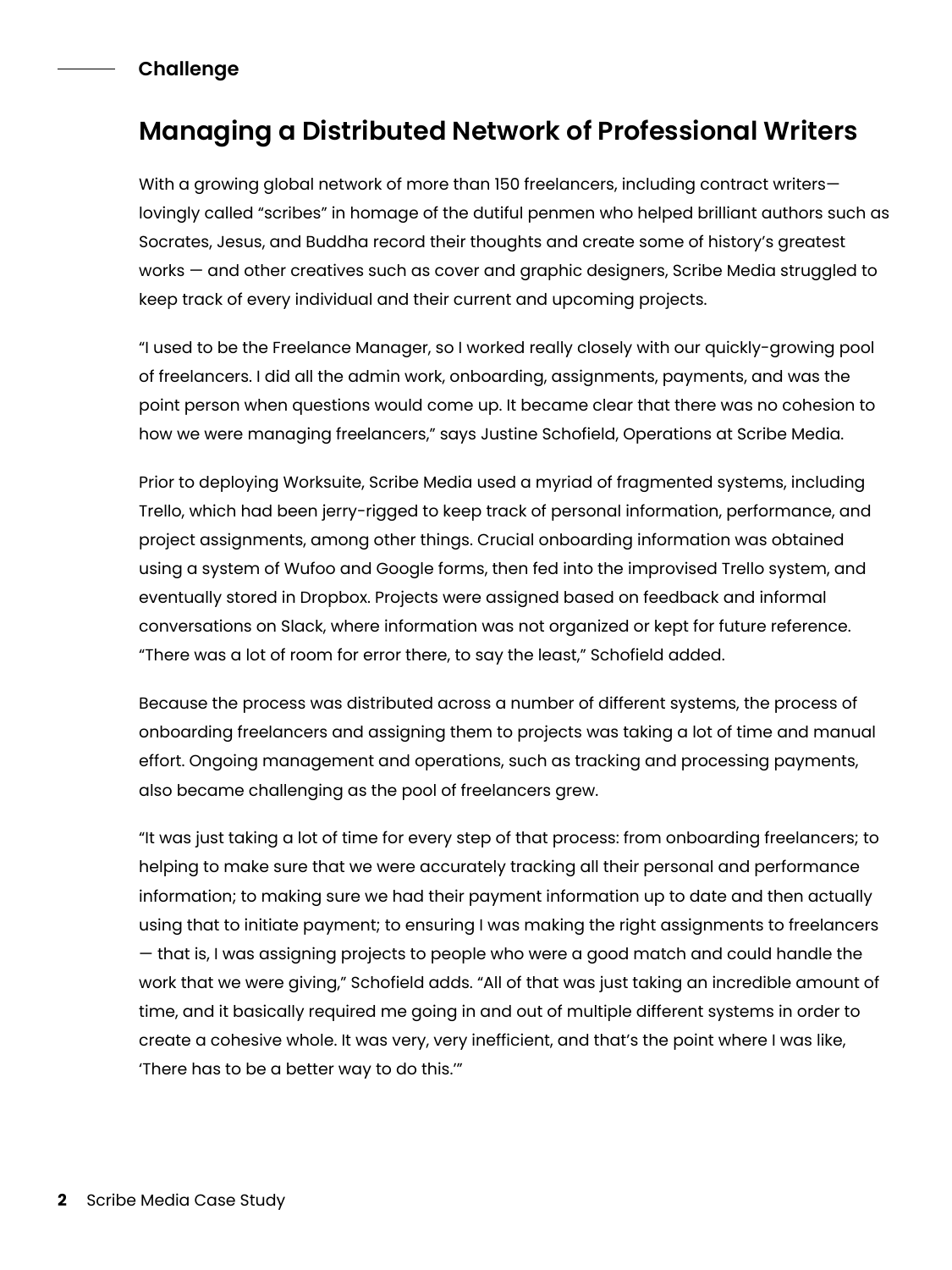**"Since Scribe Media deployed Worksuite in August 2017, the company has been able to dramatically reduce the time and resources needed to manage its growing pool of freelancers, resulting in a much smoother book creation process for Scribe Media and its network of freelancers."**

**Justine Schofield** Operations, Scribe Media

**Solution**

## **Worksuite Streamlines Freelancer and Contractor Onboarding and Management**

"I went on a research rampage," Schofield says. "Quite a few popped up, so I checked out a couple of different platforms. Worksuite had all the key factors we were looking for to manage onboarding, getting freelancers to sign all of the documentation we needed, storing information and more."

Worksuite's workflow also aligned seamlessly with the 'bidding' process that Scribe Media used to assign projects to its available freelancers. When a new writing assignment is received, Scribe Media opens it up to its pool of quali ed scribes to bid on, from which one expert scribe is chosen based on a combina- tion of their credentials, closeness to the topic, and personality match.

"We need freelancers who are going to complement our authors and engage with them in the creative process to get the best possible results. No freelancer management system o ers this particular type of assignment process, and Worksuite does. So that was a really big value add for us," Schofield added. "The whole Worksuite team was really great, and definitely met all the needs and addressed all the gaps in our system, and most importantly, centralized everything into one location. Worksuite was the one that I felt fits to our needs the best."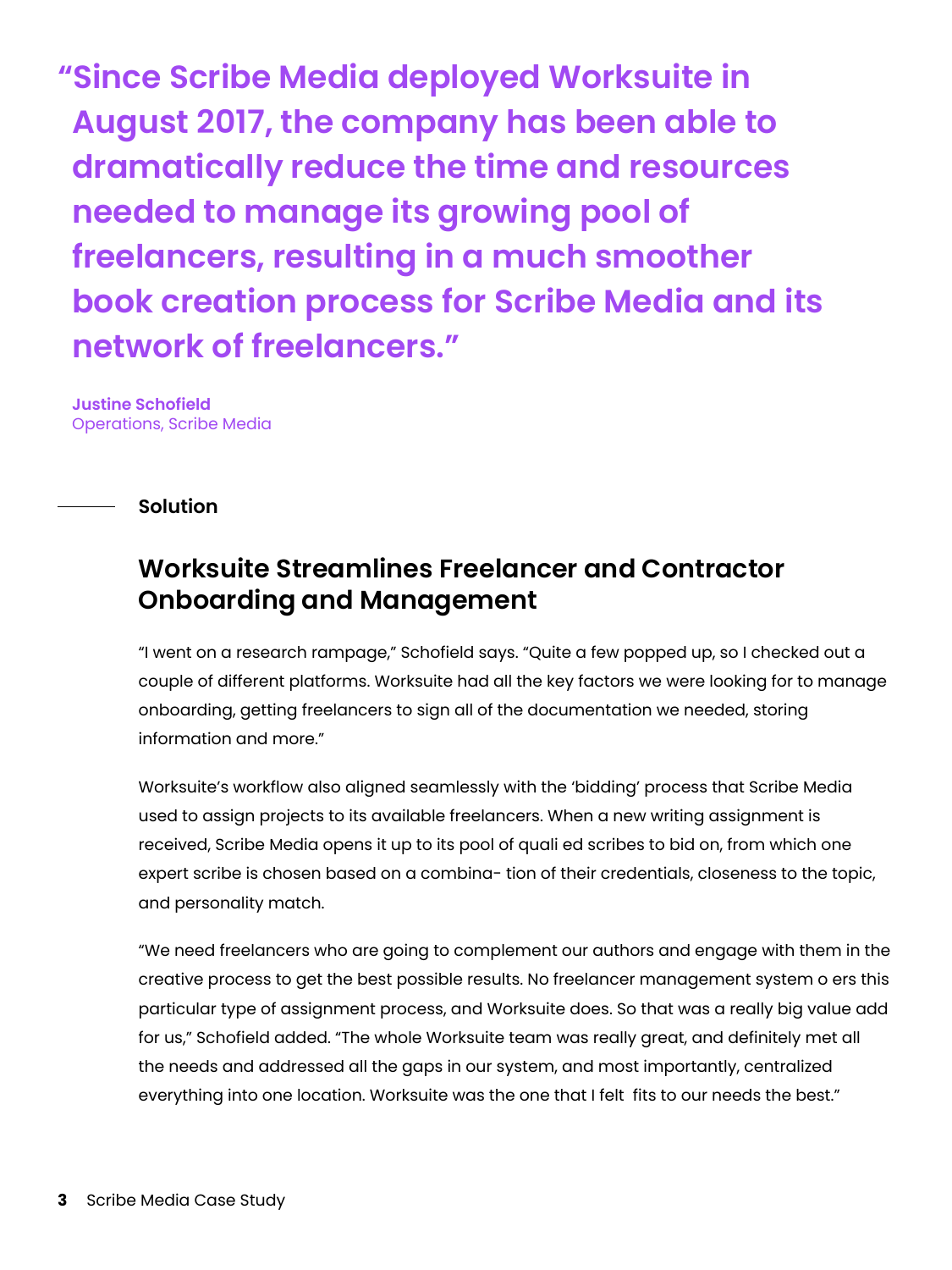Scribe Media was also looking for a solution that was easy to deploy internally and seamless for freelancers to use. "Since change can sometimes be scary, we wanted to be very intentional about how we were rolling out to our internal staff as well as freelancers. It was important to be up and running quickly and without a lot of pushback or confusion. It was very seamless; we sent the Worksuite team our database of freelancers and they uploaded into the system so it was ready to use immediately  $-$  and it was beautiful."

#### **Result**

## **It's given us our time back**

Since Scribe Media deployed Worksuite in August 2017, the company has been able to dramatically reduce the time and resources needed to manage its growing pool of freelancers, resulting in a much smoother book creation process for Scribe Media and its network of freelancers.

Instead of using a mix of systems, Scribe Media now enters a new freelancer's email address into Worksuite, which sends them an email that automatically guides them through a custom self-service onboarding work ow. This process enables Scribe Media to monitor freelancer progress through onboarding and o ers ways for freelancers to communicate directly with Scribe Media if they get stuck along the way. As soon as freelancers onboard onto Worksuite (submitting and signing all required documentation) Scribe Media can begin to send them new assignment requests, o ering freelancers an intuitive and instant way to begin work.



#### **Scribe Media**

Founded in 2014 in Austin, Texas, Scribe Media radically simplifies book creation by using a process of author interviews to structure and organize the author's ideas into high-value content, circumventing the resource-intensive process of traditional writing and publishing. The company utilizes a world-class team of publishing professionals who guide authors through every step of the journey, from content creation to publishing to selling on Amazon. To date, Scribe Media has worked with hundreds of authors to create more than 600 non-fiction books.